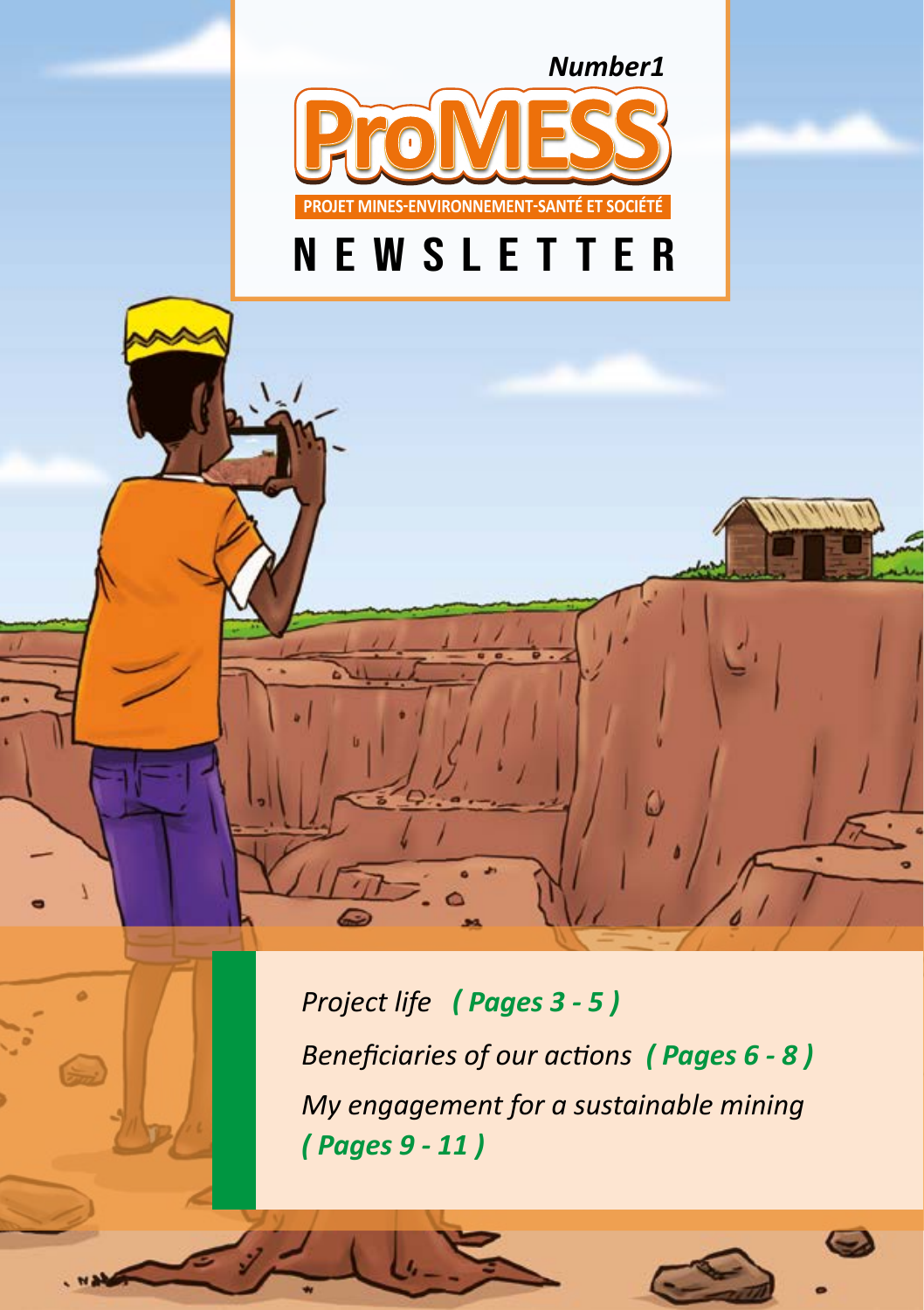

I have the pleasure to present to you the first volume of *"Newsletter"* of the project Mines-Environment Health and Society; Phase 2 (ProMESS 2). Other volumes will be released at the end of each year after implementation of this project. Our aim is to make a selection of our best actions, results, changes obtained during tthe implementation of this project.

"*Newsletter*" presented in this note book will be a concrete proof to show that our actions contributed to improve mining governance in Cameroon through monitoring of mining activities, promotion of transparency and promotion of socio-economic and environmental development.

The committed actions of our beneficiaries, our methods put in place to obtain results, our innovations for the monitoring of mining activities are all found in this "*Newsletter*". These "*Newsletter*s" constitute a mean to appreciate the important role played by the project in the improvement of knowledge and implication of the audience in legislation, the fight against fraud and corruption in the mining sector thus, reducing illegal practices. This note book will also present the capacity-building initiatives of none state authors, state and decentralize local authorities (CTD) in monitoring legal mining. It will summarise accompanying majors given to artisanal gold miners including women and youths in the process of legalizing their mining activities and adopting responsible mining practices.

The Project Mines-Environment Health and Society (ProMESS 2) has been put in place by the Forest and Rural Development Association (FODER) in collaboration with Transparency International Cameroon (TI-C) with the financial support of the European Union. The project will be implemented in four (04) years (2019 – 2023).

I will let you discover this newsletter of our first-year project, wishing you a nice reading!.

#### *Key numbers to master*

*35000*

*During the first year of the setting up of ProMESS 2, at least 35 persons were sensitized about the challenges of the mining sector using social medias including linkedIn, tweeter, facebook. Hence a performance rate of 35% which is quite satisfactory for the first year.*

*CVCs were established in the communities; namely Meziong (Yokaduma); Ouésso, Botoundou, Ndjock Doumo (Garri-Gombo); Kadey-Malewa, Samba, Ganganga(Ngoura); Gala, Secretaire and Wakasso (Meiganga). These new CVCs were added to the 20 existing ones put in place during the first phase of the project; thus a total number of 31. 10*

*Death cases were registered since the project started back in March 2019 to February 2020. These cases have been recorded in the Bétaré Oya, Meiganga, Ngoura, and Batouri sub divisions. 13*

*Members of 45 neighbouring communities from mining sites were informed and sensitized on the importance to organize a Citizen Watch Committee (CVC) for the defense of their rights on questions related to mining exploitation.*

*10 000*

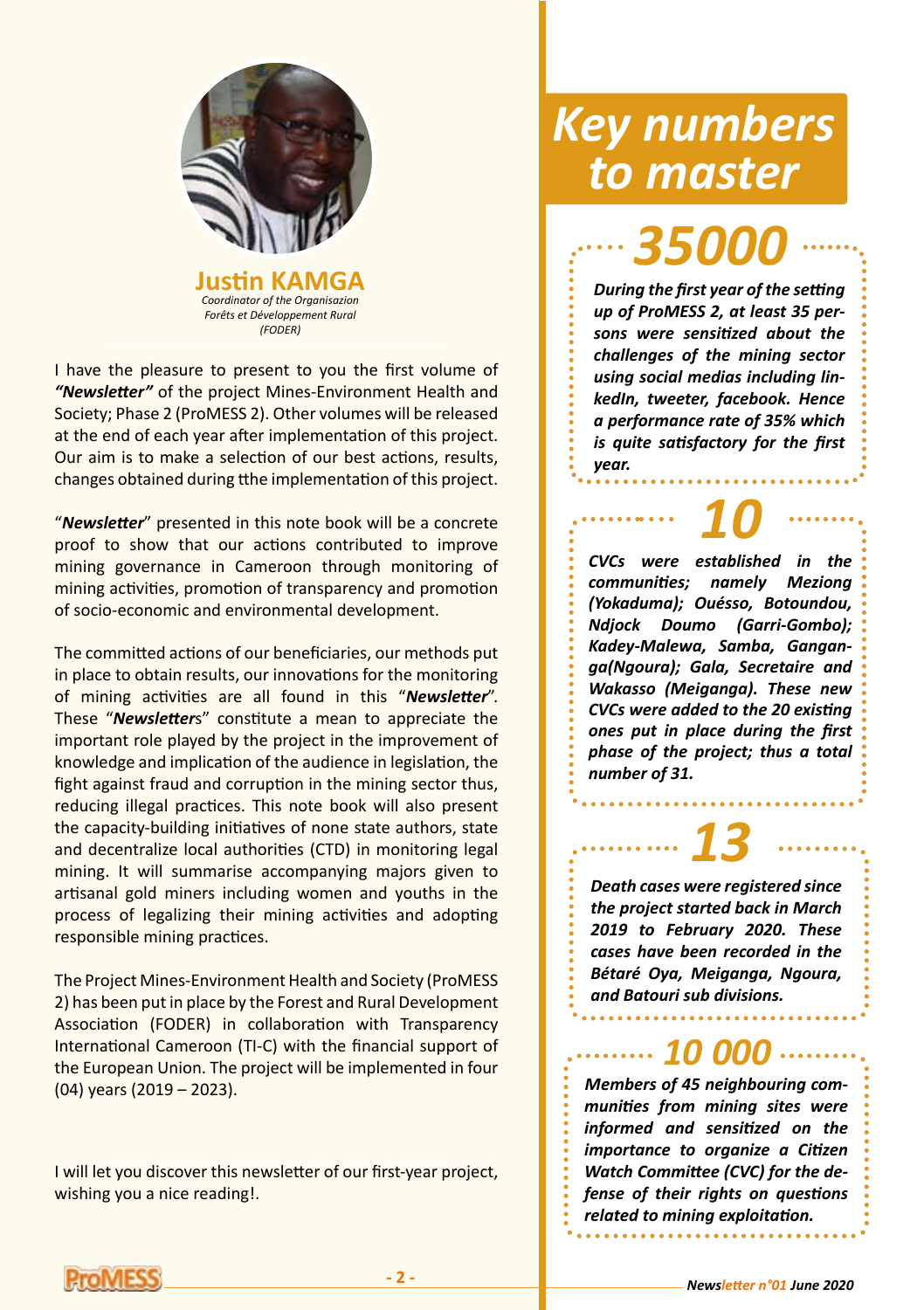# *Project life*

# **Official launching of the project**

 $\begin{bmatrix} 1 \\ 0 \\ 0 \\ 0 \end{bmatrix}$ t took place on March 28 2019 in the conference hall of Djeuga Palace Hotel in Yaounde, the launching workshop of the second stage of the project Mines-Environment Health and Society. This workshop brought together participants from the administrative sectors (MINMIDT, MINEPDED, MINFI) state control bodies (CONSUPE, CONAC, ITIE CAMEROON) Decen-

tralized Local Authorities (Meiganga, Ngoura, Garoua-Boulaï, Ouli, Kentsou, Kette); state programs and projects (PA-SIE, CAPAM, PRECASEM) Mining communities (Traditional rulers of Kombo Laka, Gbanguida, Boubara, Bengué Tiko, Bindi-ba, Bétaré Oya) EU; NGO/CSO (INBAR, FODER, TIC, CRADEC, DMJ, PCQVP, SeP, Environmental volunteers, UICN), medias (Equinox, Canal 2, Vision 4, CRTV, Quotidien l'Economie, Repère, Radio Kpawara, RTS, KALAK FM); student researchers. The aimof this workshop were to inform stakeholders of the mining sector about the objectives, methodology, activities

and results expected from the project; to let stakeholders understand the project and make them to be committed to the project in order to meetup with the objectives; Sensor and gather needs and orientate stakeholders in relation with the project. This workshop was under the chairmanship of the S.G of MINMIDT in the presence of the head of the European Union Delegation.





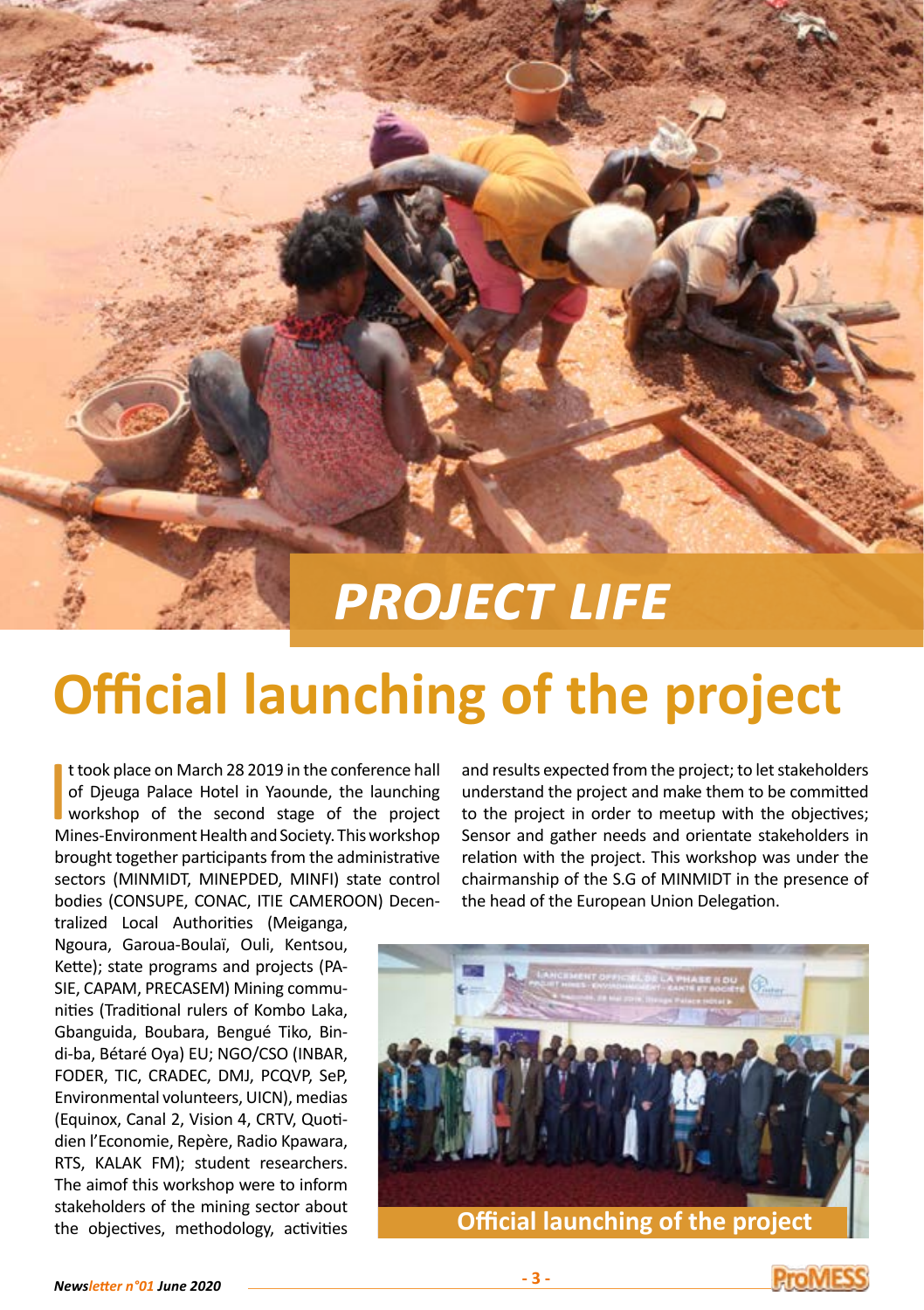

**The Trainers 'training on rehabilitation of mined sites and responsible use of Mercury**

It was organized in December 2019. Its aim was to equip the executives of the administration involved in the management of mining resources and the personnel of FODER, on innovative techniques t was organized in December 2019. Its aim was to equip the executives of the administration involved in the management of mining resources and on mined sites rehabilitation and actions ti be taken. The training organized in Batouri, was facilitated by

the Ghanaian consultant; Dr. Ismael QAICOE from the University of Mines and Technology of Ghana (UMat). 32 participants gained knowledge from this training including 17 persons from MINMIDT, 6 persons from MINEDED and 9 persons from FODER..

## **Development of a thematic study on Legality, Fraud, and Corruption in the mining sector**

The project's first year was crucial for the collection and analysis of data to come up with a cartography of integrity deficiencies in the value chain of mining in Cameroon. The result will be he project's first year was crucial for the collection and analysis of data to come up with a cartography of integrity deficiencies in the vareleased during the second year of the project. Data collection was done from October to November 2019

in the Adamawa, East, and Center regions precisely in Yaounde, Bertoua, Batouri, Kette, Ngoura, Colomine, Betaré oya, Meiganga, and Ngaoundéré. This activity was conducted by the implementing partner of the project Transparency International Cameroon (TI-C).

## **Capacity building of journalists**

welve (12) journalists were trained on fraud and<br>corruption in the mining sector. The training was<br>organized from 12 – 13 December 2019. Several<br>resource people conducted this training. Particularwelve (12) journalists were trained on fraud and corruption in the mining sector. The training was organized from 12 – 13 December 2019. Several ly, an executive member of the ministry of mines, an experimented investigation journalist, a third-grade

magistrate and an Environmental Geologist. From this training we obtained a regular broadcast of articles on mining governance. So, the first year of the project contributed to the production of 12 articles published by journalists.

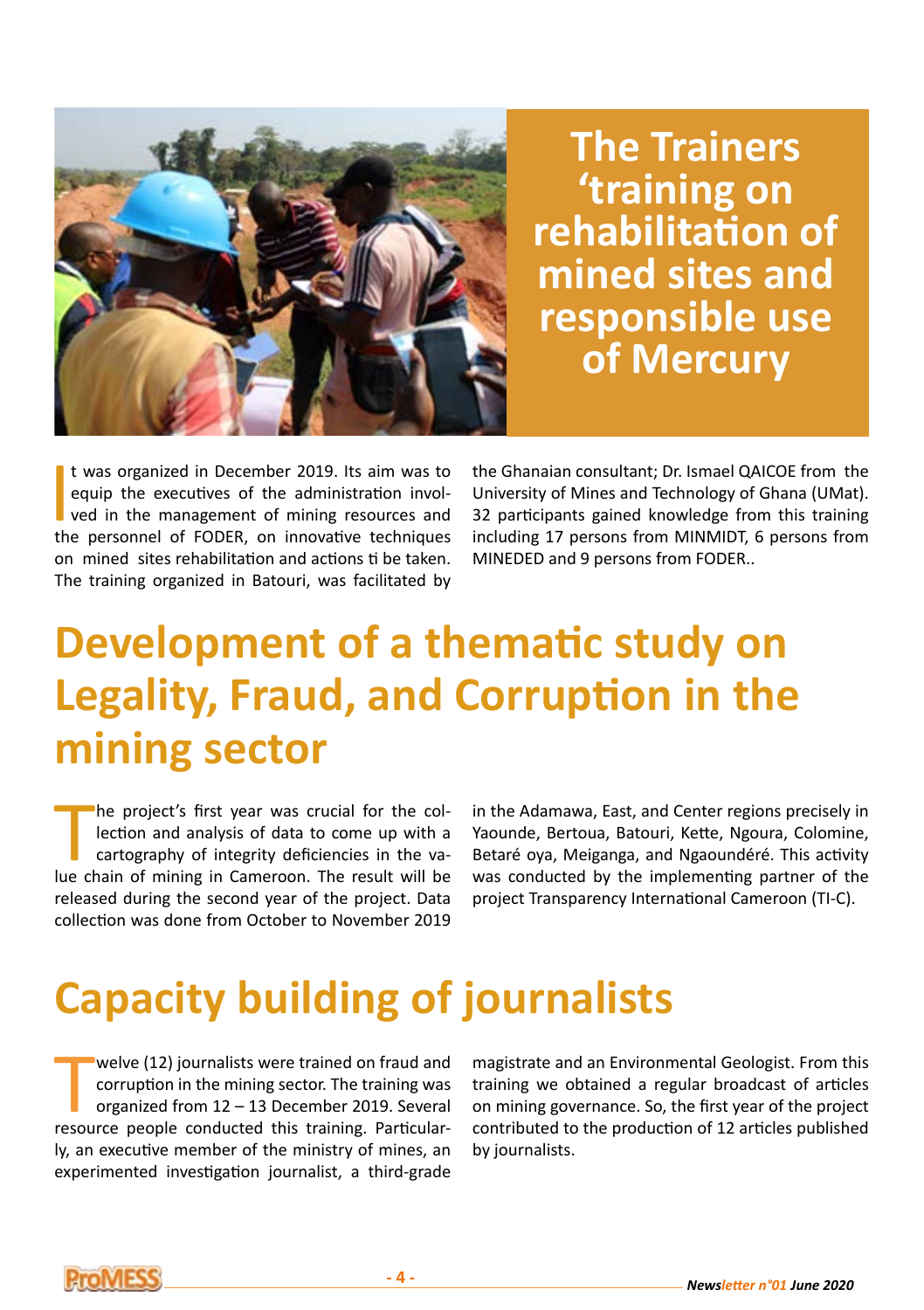#### **Support to the functioning of Citizen Watch Committee (CVC)**

The first year of the secondphase of the project<br>helped to diagnose the CVCs put in place du-<br>ring the first phase of ProMESS, the extension<br>of communities structured into watch Committee he first year of the secondphase of the project helped to diagnose the CVCs put in place during the first phase of ProMESS, the extension in new communities where activity was established and who requested for the assistance of FODER's , . It also helped in the sensitization of communities on crucial matters (The presence of underage school children in mine sites, observation and denunciation of illegal mining activities and violations of community rights, social responsibility of mining operators, mining stakeholders), the following up of communities (CVCs) in making complaints, denunciations and community advocacy.



**Development of alternatives to mining activities**



ctivities carried out during the first year of the project equally aimed at showing gold artisanal miners other means of subsistence apart from the mining activity they carry on. The aim was to ameliorate their living condition. Thus, in order to ensure promotion and support to the development of alternatives to mining activities, a site to developed

improved species of cassava and plantain seeds has been put in place. Distribution of seeds to artisans was scheduled for the second year of the project, but to anticipate the agricultural campaign of 2020, a nursery of Plants derived from stem bits (PIF) of an agricultural production capacity of 15,000 plants or seeds (PIF) was put in place in February 2020 in Bertoua.

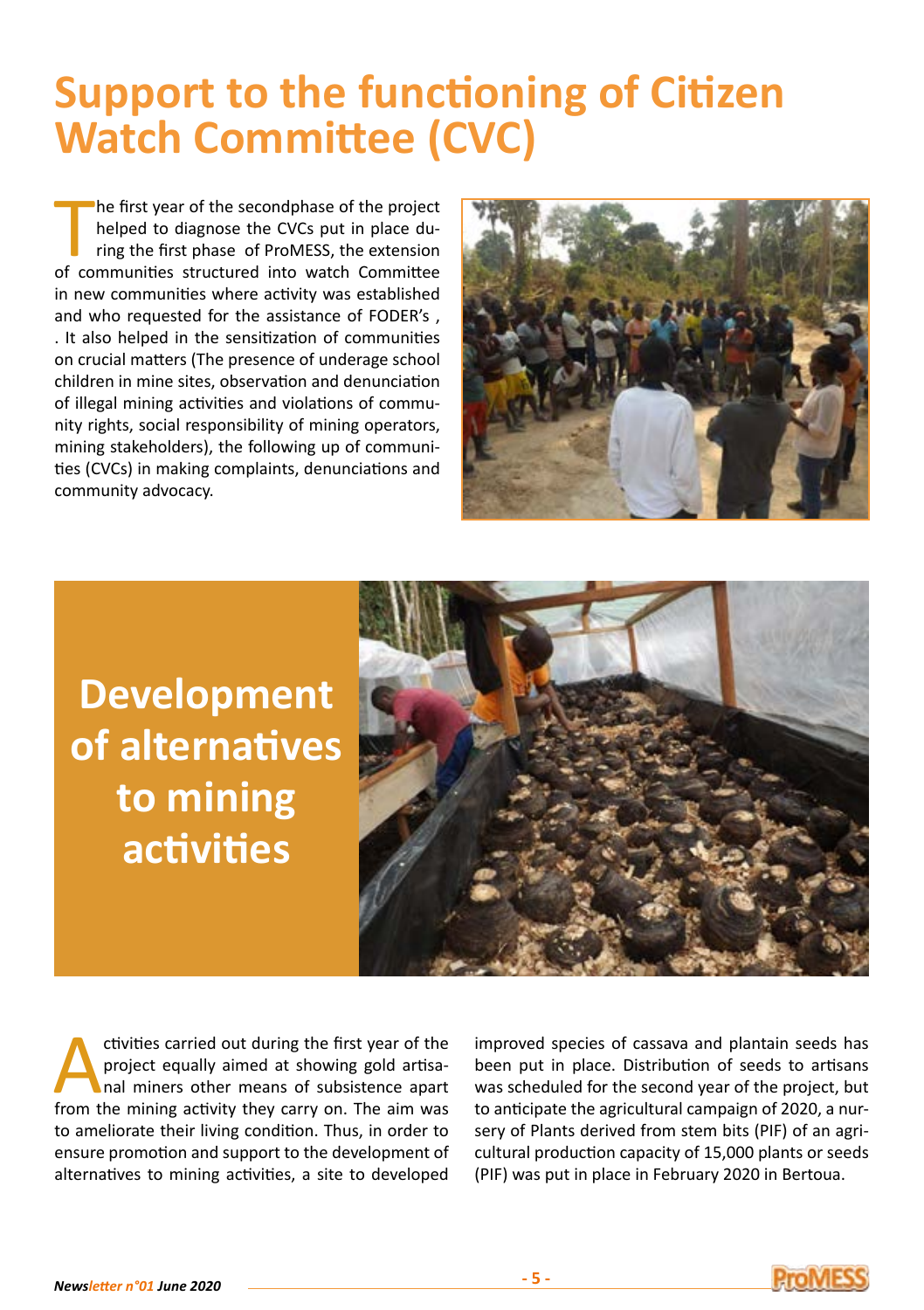

# *Beneficiaries of our actions*

## **Parental Teacher Association (PTA) schools to promote education of children and reduce their presence in mine sites**

The sensitization of communities on the inconveniency of children working in mine sites helped parents to realize that children can have a better future other than mining exploitation. So, four (04) he sensitization of communities on the inconveniency of children working in mine sites helped parents to realize that children can have a betdifferent communities were mobilized for the creation of PTA schools officially called *"Centre d'Education de Base"* which was informal (for primary edu-

cation) and *"Centre Préscolaire Communautaire"* (for nursery). These schools were thus established in the communities of Yassa (Garoua-Boulaï), Ngoe Ngoe (Ngoura), Gbengoubou (Bétaré Oya) and Haya Haya (Bétaré Oya). The active CVCs of Bindiba, NgoeNgoe, Gbengoubou, Longa Mali, worked for the creation of these schools and will still help to reduce the presence of children in mine site areas.

The new created schools facilitated a massive presence of pupils. In the nursery and primary PTA schools of Yassa we presently

have 113 pupils. Nursery and primary PTA schools of Gbengoubou, Haya and Ngoe-Ngoe have respectively 60, 57, and 35 pupils from nursery to primary 1 and 2. Moreover, the sensitization of gold artisanal miners influenced 20 site managers to forbid the presence of school age children (underage) in their sites..



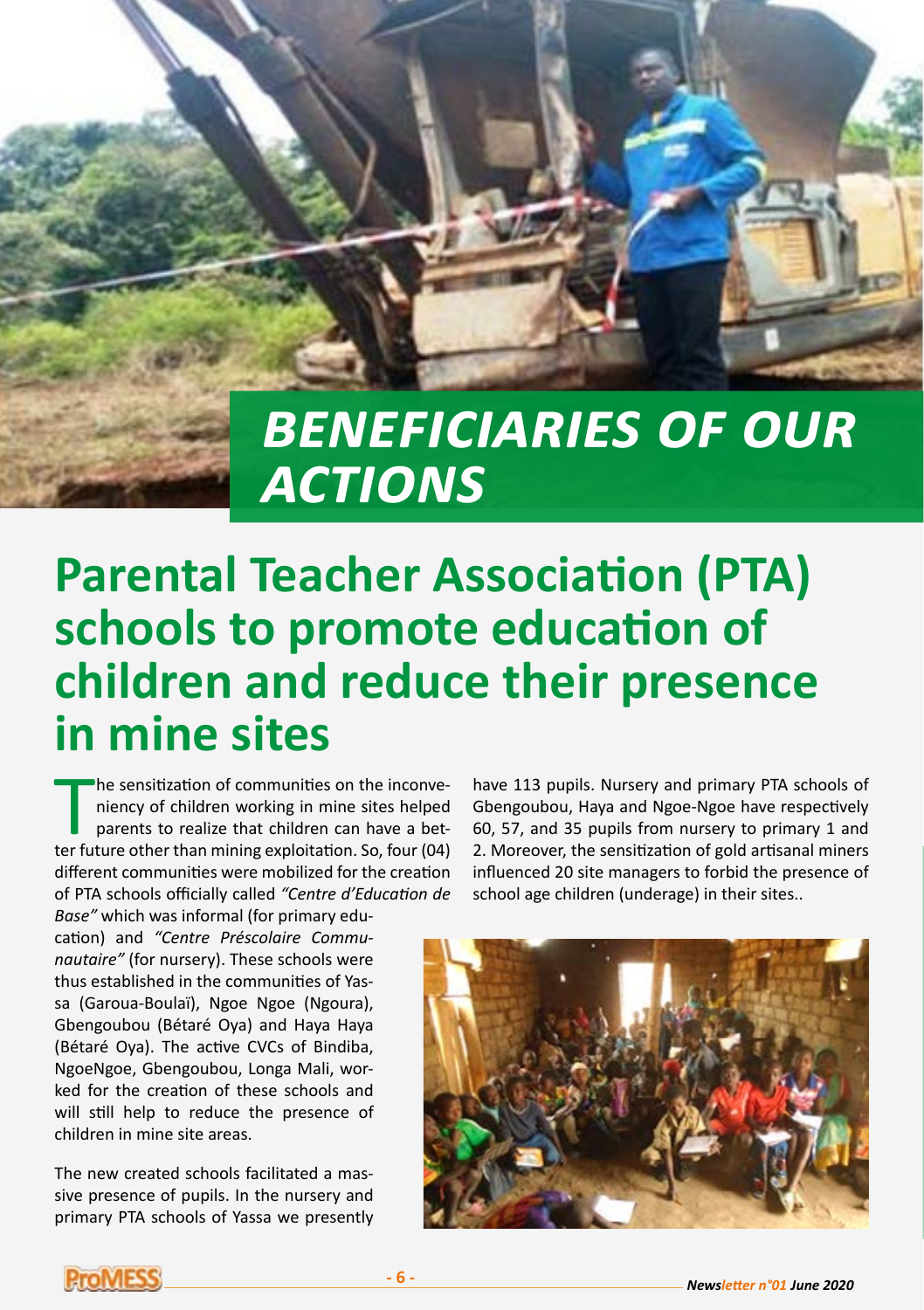#### **Community action of CVC**

The organization FODER reinforced the capacity of<br>CVCs and helped them to carry out community<br>interest actions. They are very active towards<br>the protection of community rights, denunciation of he organization FODER reinforced the capacity of CVCs and helped them to carry out community interest actions. They are very active towards illegalities and abuses observed, sensitizations, the prevention/management of conflicts.

#### **MBANGBEL**

The CVC of Gbangbel gathered the population and chiefs of neighboring villages to repair the bridge over river Mali which had reached a very advance level of degradation. The bridge which was damaged due to the exploitation of a semi-mechanized mining company was repaired due to community work. Moreover, with the knowledge acquired on their riparian rights during the sensitization organized in the frame work of the project, the CVC of Gbangbel succeeded in stopping the works of a semi-mechanized mining company. Indeed, the members of this CVC were victorious.

#### **NDEM 2**

By applying their community advocacy actions and their knowledge on their rights, the CVC of Ndem 2 and chief of the village jointly addressed petitions in views of the realization of social amenities to a Chinese company mining gold and valorizing timbers in their village as well as to the mayor of Batouri. The purpose of the petitions was on the construction of a classroom, the construction of a community shed, the payment of parent teachers and the construction of a public borehole as a compensation for mining and logging activities in the village. After negotiations, the Chinese company accepted to build classrooms. Construction works are operational. The Batouri council has paid 09 months of salary to 03 PTA teachers an amount of thirty thousand (30,000) Franc CFA per teacher. The town hall has equally built and equiped the community shed with 50 chairs.

#### **NGOE-NGOE**

The CVC of Ngoa-Ngoa applied the knowledge acquired to manage community advocacy and obtained an agreement from a company to prepare a site towards the construction of a stadium, public borehole within the community.

dded to these common actions developed by<br>the CVC and in relations to this project, many<br>complains and denunciation have been filled by<br>the community to defend their rights. Thus, by the end the CVC and in relations to this project, many complains and denunciation have been filled by the community to defend their rights. Thus, by the end of the first year of the project ProMESS 2, a total of 13 complains have been filled. 64% of these complaints and denunciations have been resolved by the administration to whom the complaints had been forwarded and this in a short period of time. By the way, it is worth mentioning that the members of the CVC whose communities are better implemented (better knowledge on legislation text, of their rights, of the community advocacy and of the procedures to follow up, to solve their misunderstandings), participate more and more actively beside the competent authorities to look for solutions on the problem they face.



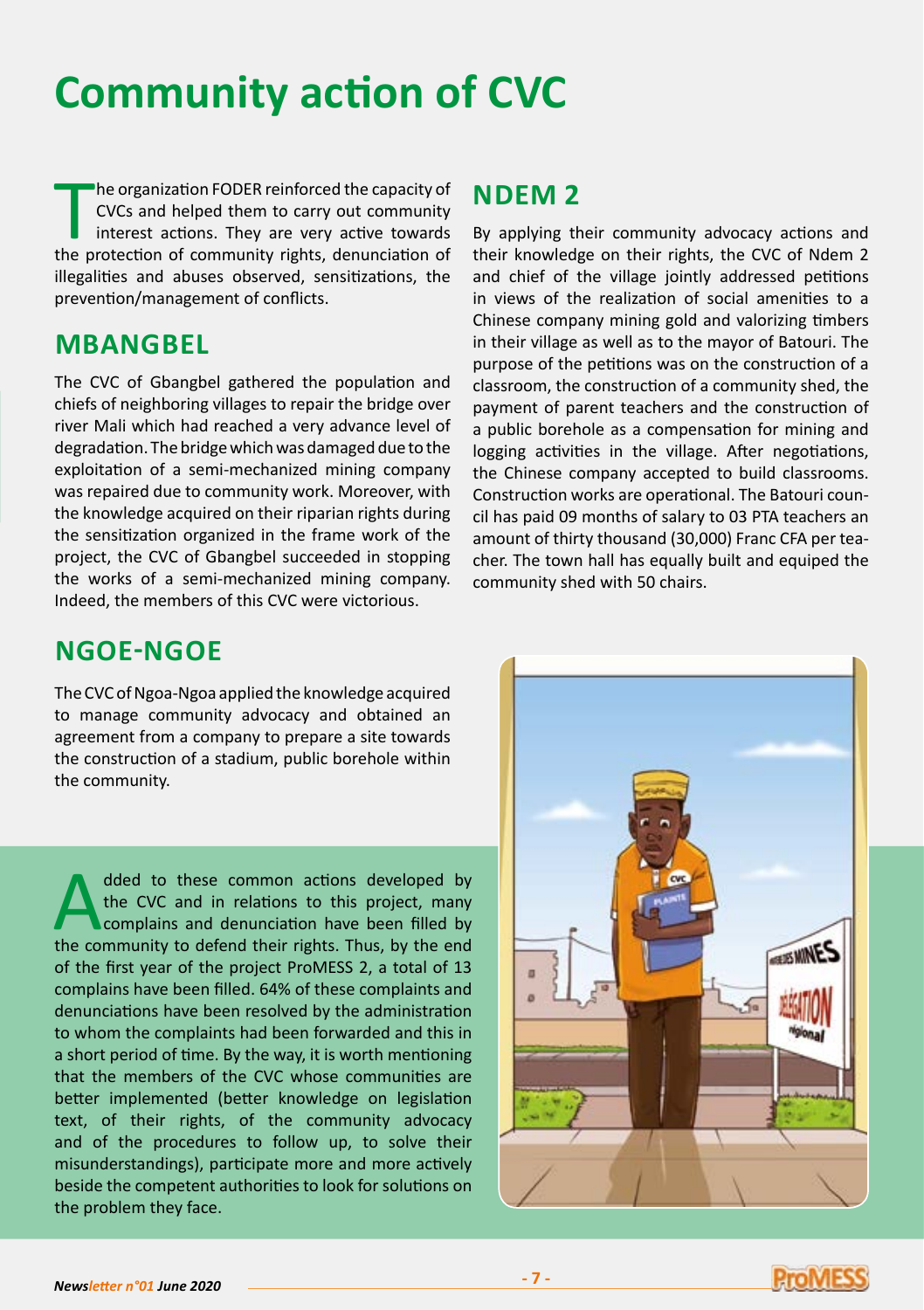### **The Gold artisanal Miners create cooperatives and adopt best practices**

The information, sensitization and education of<br>
more than one thousand (1,000) artisanal mi-<br>
ners allowed to 292 artisanal miners to gather<br>
them into 19 groups in forms of simplified cooperahe information, sensitization and education of more than one thousand (1,000) artisanal miners allowed to 292 artisanal miners to gather tives. Four (04) of the 19 groups are made up of mostly women and 6 groups made up of only men. These 04 groups of women are well organized and practice credit savings. From May 2019 to February 2020, these groups have saved 982,900FCFA. The monitoring of gold artisanal miners in the legalizing process have

permitted to 09 artisanal miners to obtain worker's cards and 05 collectors to obtain their collecting cards to purchase gold from the mining administration. Concepts of good practices of in artisanal exploitation have permitted to reduce death rate and accidents to 30% as compared to 2018 in artisanal gold exploitation site and the closing of about 10 holes were done by workers themselves in order to restore the environment after their activities.

#### **Monitoring of mining activities**

The implication of administrations in charge of mining resources management in capacity rein-<br>forcement actions as well as sensitization have<br>strengthened relations with the project's team. Thus, he implication of administrations in charge of mining resources management in capacity reinforcement actions as well as sensitization have the knowledge acquired by agents of control of mining and environmental administrations during the first year have been used to improve the control and monitoring of activities. Also, a joint control mission of mining activities has been led by the divisional delegation of mines of Lom and Djerem and FODER in Small Scale mining sites in Bétaré Oya subdivision. During this mission, 11 small scale mining sites have been inspected. The following illegalities have been noticed:Mining without artisanal authorization (AEA), exploitation in water beds, release of hydrocarbons in rivers. At the end of this mission, allnon compliance exploitation site has been sealed by the divisional delegation. In the same vain, in order to enhance the monitoring of mining activities, the project have worked for the development of an online platform and an android application for the denunciation of illegal mining activities and traceability of gold products by artisanal miners. This includes http://minin- dataportal.org (online platform) and the android application called Mining Data App. This technological application



will be presented to the administration in charge of mining resources management before its launching during the second year of the project.

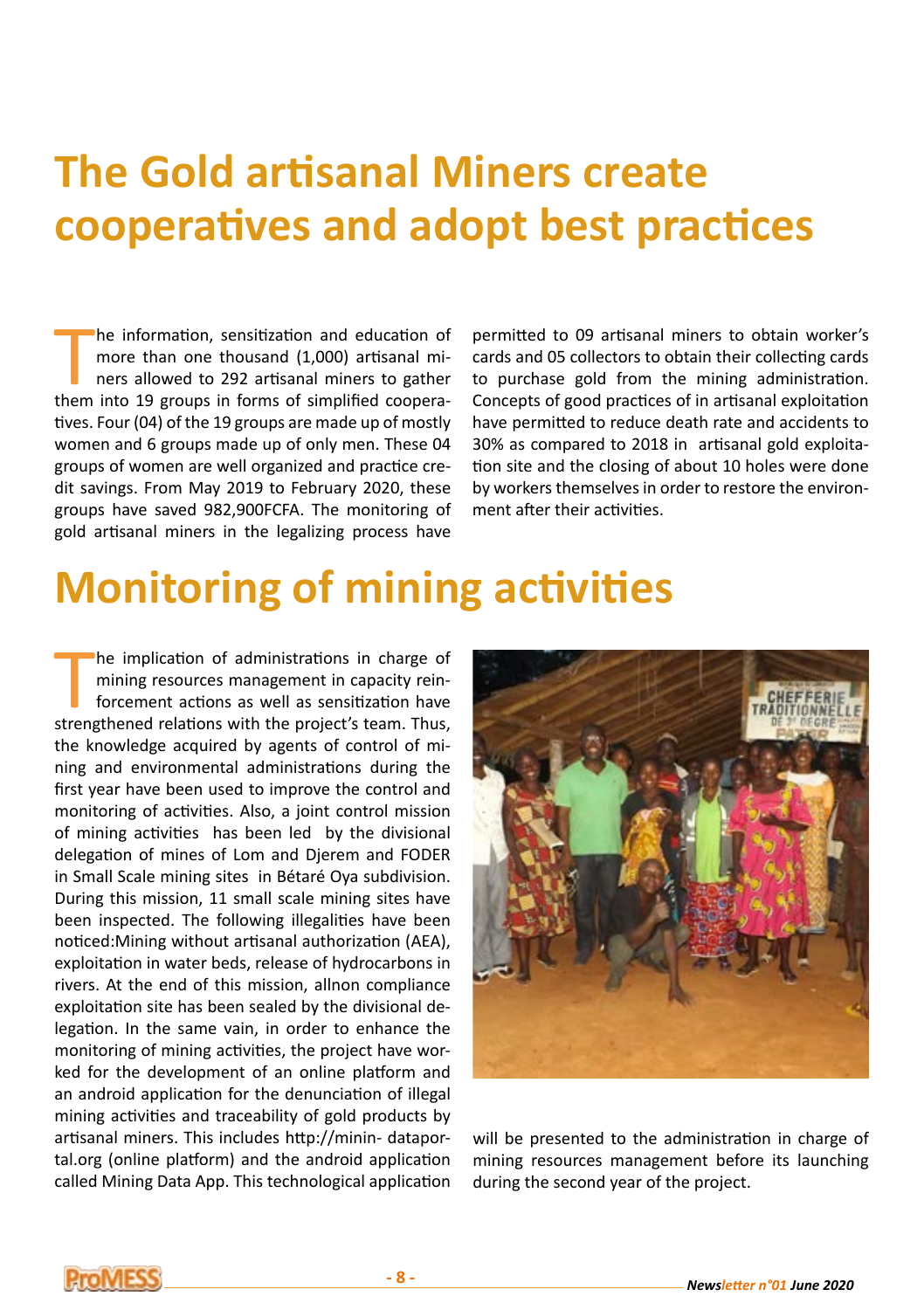ET ON PLANTE LES ARBRES APRÈS FERMETURE DE **CHAQUE SITE** 

# *My engagement for a sustainable mining*

### **DANBIRO KORO inhabitant of Bidinba in Garoua- BoulaÏ subdivisionn**

**«** I am the president of the CVC of Bidinba's locality. We the population of Bidinba were living in complete ignorance with regards to our rights and responsibilities on mining activities in our communities. But due to numerous sensitization of the Organization Forêts et Développement Rural (FODER) through the project Mining-Environment Health and Society (ProMESS), we are now better equipped. These sensitizations enabled us to acquire much knowledge on the role and importance of communities to gather into Citizen Watch Committee (CWC), denunciation of illegal practices, dangers in mining activities. We, members of the Citizen Watch Committee have been chosen by the Bidinba community with the active participation of traditional authorities to watch out on the community and its resources. It's worth mentioning that a watch committee is a group of organized persons who monitor the primary problems in our locality. One of our duties is to ensure the monitoring of mining in our locality. For example, when a miner comes, we make sure he presents the official document which authorizes him

to mine in our locality. If he has no official document or if he is reluctant to show documents, we summon administrative and traditional authorities by oral or written means. For instance, during the month of April, we have been called upon by the community of Cassa-kana, a suburb of Bidinba located on the bed of river Lom of the presence of a mining company called BEDEL (Congolese nationality)who exploited gold on the river and who did not present itself to the community nor the chiefdom. The members of the CVC went down on the field to check if the mining company had an authorization. The company recognized not having any permission. We asked the operator to go closeto administrative authorities to comply with norms of mining. He instead continued its activities which have been developed for about more than 9 months without control. The CVC then informed the head of the locality, the sub divisional officer, the forces of order and the environmental head post of Garoua-Boulaï. These authorities went down on the field for a control. This then permitted the authorities to notice that the



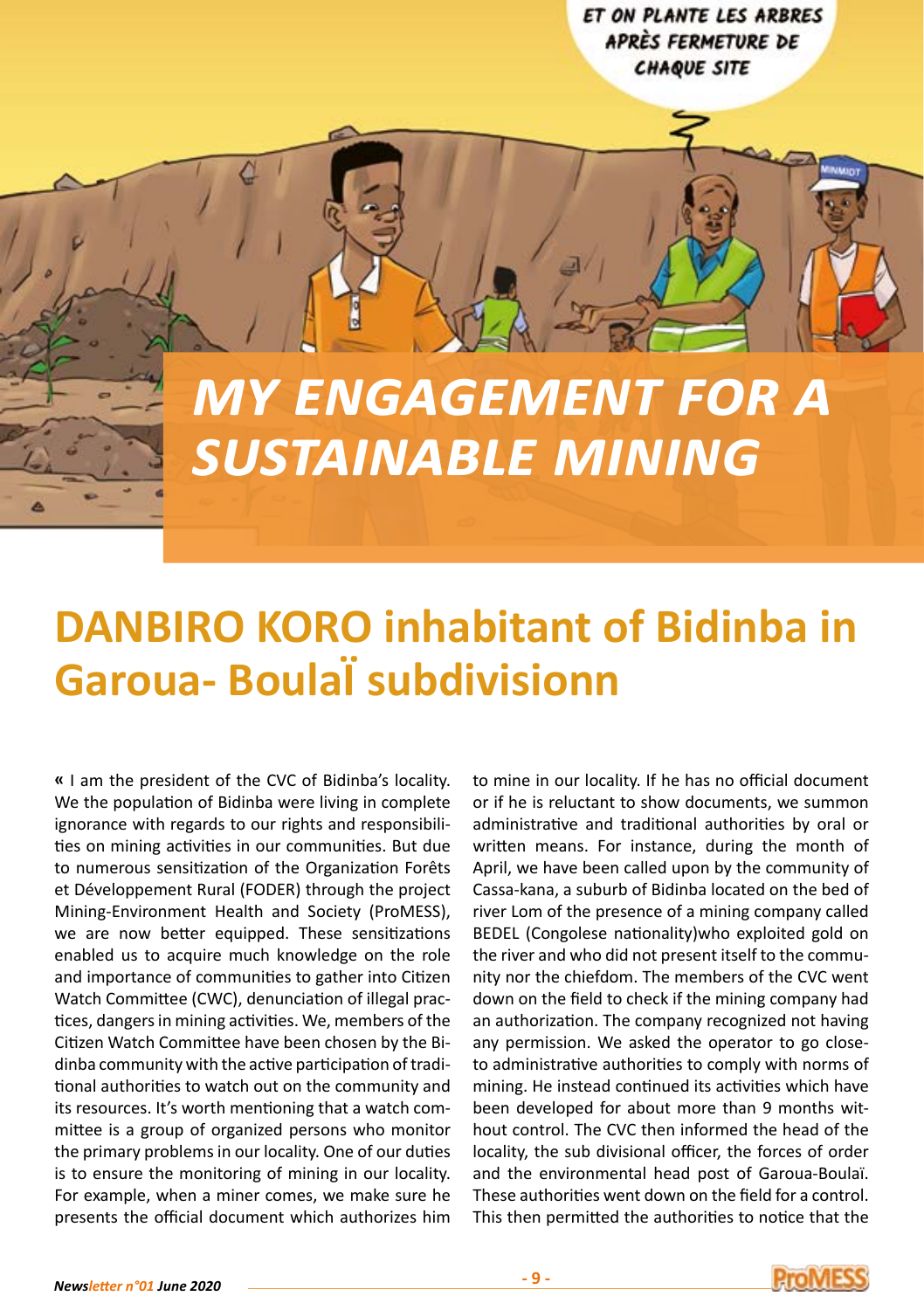mining company had no authorization. The authorities then seized their working equipment including 07 ships and other materials. The offender who was summon to conform, instead ran away.

The facilitator-animator of FODER, equally sensitized us on the advantage of school and a better future for our children and the risk for our children staying in mining sites. After this sensitization we have duplicated our message in the suburbs of Bidinba especially at Yassa located at 4Km from Bidinba. During our sensitizations, the parents of Yassa mentioned the absence of school facilities near the quarter and the long distance to be covered before reaching the school at Bidinba for the young kids. The CVC represented by me, the president of a local mining operator by name ALADJI Bawé, a council member and the local chief of Bidinba have gone to meet the sub



divisional officer, an inspector of Basic Education of Garoua-Boulaï to ask them to build a PTA school to let out children of school age out of mining sites. This is how the school has been created on 11/1/2020 by the sub divisional officer and the inspector of Basic Education".

## **DIZA Marguerite inhabitant of Gbanam in Meiganga subdivision**

«I am the president of the association of dynamic women of Gbanam. When FODER came to our village, he organized numerous sensitizations and gave practical advices on the importance and the necessity to gather into associations. These sensitizations opened our mind. This is how we women have decided to put in place an association. We have been guided by the facilitator animator of FODER who helped us to put in place our office. After several working sessions, I have noticed that the group functions normally and the members are hard working. We have decided to put in place these association so as to send our children to school, resolve our personal problems without depending on our husbands. In our association, we make contributions as follow: savings also called big book, for the realization of our projects, and the small book (funds kept as aids for the meeting members, old people, pregnant women, the sick and women who do not have enough means to sponsor their own children in school by giving them loans for them to invest in commerce and then refund later.



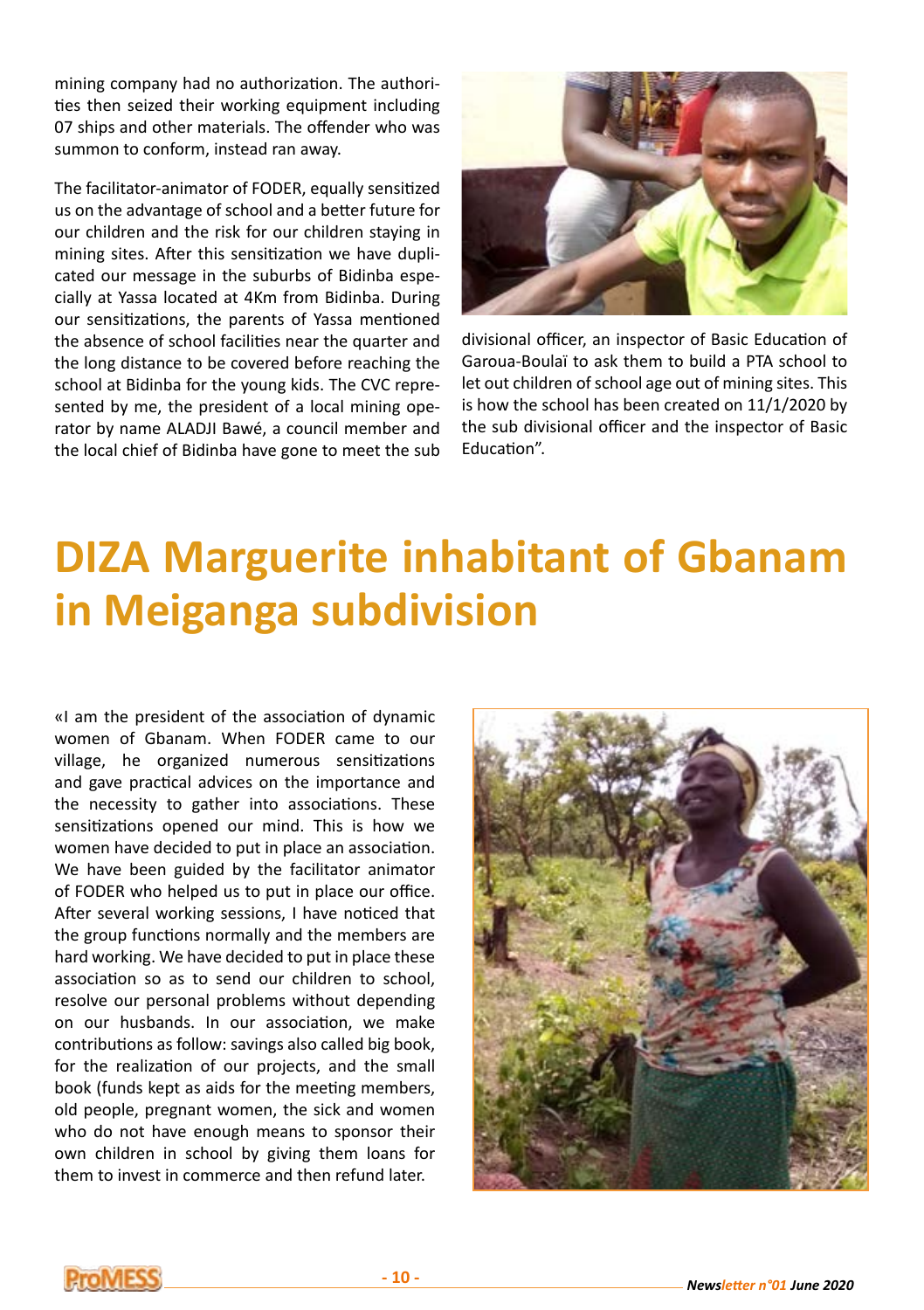The message we want to pass across to those women who are not yet organized is that they should gather themselves into associations/ cooperatives. By organizing themselves, they receive good advices and develop their spirit of team work. It is equally in a group that we understand that there are many profit making activities that we can develop, because, we in the mining zones always thought that apart from gold, there was nothing else we could do, but today we want to practice agriculture as one of our primary

activity. To date, we can say it is due to associative gathering that we have noticed great improvements in our village, with some members buying roofs for their houses, sending their children to school and some buying beds. If today you go to Gbanam, you will notice that most of the houses has had roof sheds just in a few times, something which was impossible years before where people used palms because of lack of means*»*.

## **HAYATOU Doko local leader of Mboum North of Bidinba in Garoua-Boualaï subdivision**

« FODER opened our eyes, orientated us and what they taught us is what we are now implementating, we did not have this idea before. We have organized a watch committee just as FODER taught us, we have put in place an office. We can actually say we organized our communities for the monitoring of our mineral resources, by a Citizen Watch Committee. In this committee, there is a president and his vice, the secretary and his vice, the treasurer, the statutory auditor and the councilor. If a company or a mining industry arrives in our locality without signaling, this committee goes down on the field to watch



out it activates and ask them to come closer to the local chiefs so as to present their authorization before reengaging any mining activity. The message we want to pass to mining operators who want to work in our territory is that, when they come, they should first of all go to the chiefdom so that we can have an appointment with them. This appointment is for them to present their official document (AEA), on welfare and souvenirs (Social Projects) that they will leave behind in the village because people need to know that this particular company once exploited minerals in Bidinba. They cannot extract mineral resources that is ours and we don't benefit anything. Since FODER

sensitized us on how to claim our rights, any company that comes in must present herself and the documents that authorize them to exploit. Equally if the area they want to exploit belongs to a community member, they must pay indemnities to the person in question. According to the mining law, the resident must benefit something. If this companies are not willing to do anything for the population or residence, I as head of a locality I will forbid them from exploiting because, they are in fraction. And added to this, my population will have nothing after their departure and the only thing left will be pain and misery».